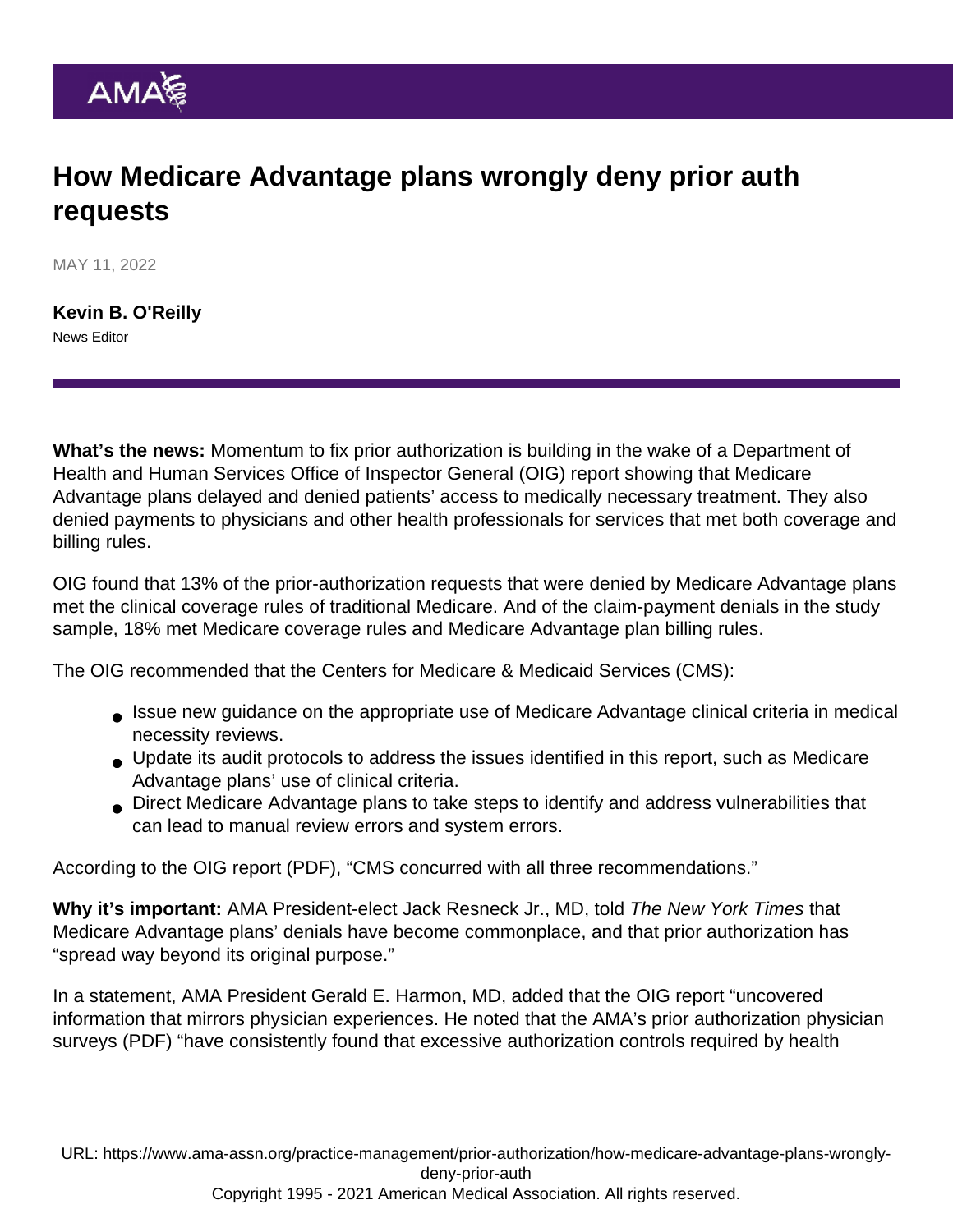insurers are persistently responsible for serious harm when necessary medical care is delayed, denied or disrupted."

Read more about [why prior authorization is bad for business and bad for patients.](https://www.ama-assn.org/practice-management/sustainability/why-prior-authorization-bad-patients-and-bad-business)

In addition to CMS adoption of the OIG's recommendations, Dr. Harmon said that "more needs to be done to reform prior authorization." He cited the AMA's support for "The Improving Seniors' Timely Access to Care Act" (H.R. 3173; S. 3018), which "would require Medicare Advantage plans to streamline and standardize prior authorization processes and improve the transparency of requirements."

The bill has earned bipartisan support from over 300 members of Congress in the House and Senate. Find out more about how the legislation would [reduce prior authorization burdens](https://www.ama-assn.org/system/files/2022-nac-action-kit-prior-auth.pdf) (PDF) and how physicians can urge their senators and representatives to join in supporting it.

"The time is now," Dr. Harmon said, "for federal lawmakers to act to improve and streamline the prior authorization process so that patients are ensured timely access to the evidence-based, quality health care they need."

On another front, the AMA welcomed the Biden administration's [rule](https://www.cms.gov/newsroom/fact-sheets/cy-2023-medicare-advantage-and-part-d-final-rule-cms-4192-f) issued early this month that strengthens Medicare Advantage network adequacy. Under the rule, CMS will approve an application for a new or expanded Medicare Advantage contract only after applicants demonstrate a sufficient network of contracted physicians to care for enrollees.

The AMA [has written](https://searchlf.ama-assn.org/letter/documentDownload?uri=/unstructured/binary/letter/LETTERS/2022-3-7-Letter-to-Brooks-LaSure-re-MA-NPRM-v3.pdf) (PDF) in support of the proposal, saying that these strengthened Medicare Advantage (MA) plans would enable patients to access needed services.

"Sunlight is said to be the best disinfectant, and that's what this rule is all about. It will bring sunlight into the decision-making process, so patients know the MA plan they enroll in has an adequate network," Dr. Harmon said. "Obviously, this information is needed at the beginning of the process. Discovering that you do not have access to necessary care in a time of illness adds a challenging layer to an already trying time. We very much welcome this patient-friendly move by CMS."

Learn more: Earlier this spring, the [AMA submitted comments](https://searchlf.ama-assn.org/letter/documentDownload?uri=/unstructured/binary/letter/LETTERS/2022-3-23-Letter-to-Tripathi-re-EPA-Comments-v3.pdf) (PDF) in response to the Office of the National Coordinator for Health Information Technology's (ONC) request for information on electronic prior authorization. ONC and CMS are considering policies to address widespread problems with prior authorization.

The AMA's comments stressed that automating prior authorization through the use of technology is not enough to produce the needed reform. The AMA urged the federal government to examine its role in reducing prior authorization volume, increasing transparency in payers' criteria and minimizing

URL: [https://www.ama-assn.org/practice-management/prior-authorization/how-medicare-advantage-plans-wrongly](https://www.ama-assn.org/practice-management/prior-authorization/how-medicare-advantage-plans-wrongly-deny-prior-auth)[deny-prior-auth](https://www.ama-assn.org/practice-management/prior-authorization/how-medicare-advantage-plans-wrongly-deny-prior-auth) Copyright 1995 - 2021 American Medical Association. All rights reserved.